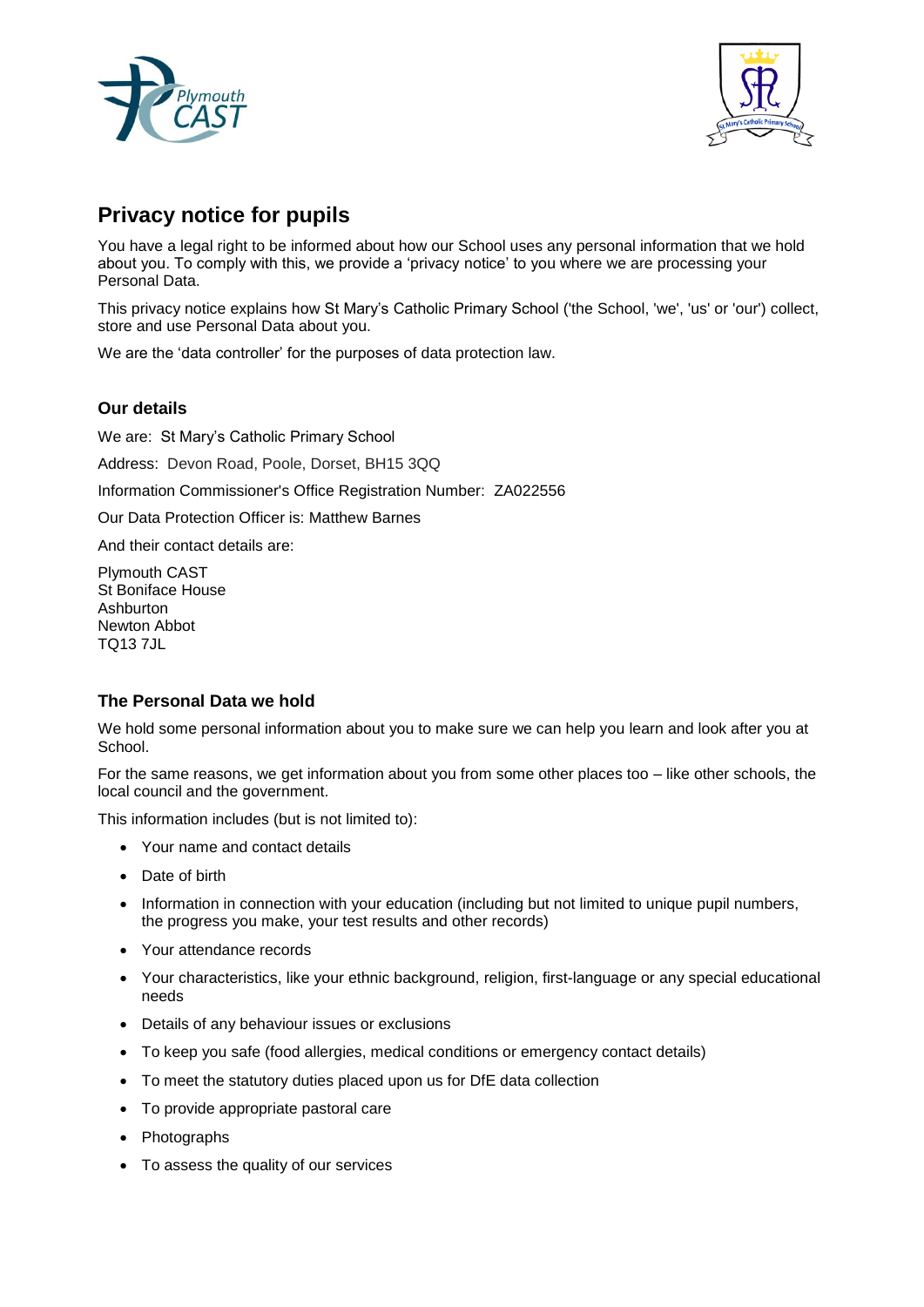



## **Why we use this data**

We use this data to help run the School, including to:

- Get in touch with you and your parents when we need to
- Support your learning and help you achieve your potential
- Check how you're doing in exams/ tests and work out whether you or your teachers need any extra help
- Track how well the School as a whole is performing
- Look after your wellbeing
- Promote health and safety
- Ensure proper management of school trips and afterschool clubs and activities
- To complete Local Authority and Central Government legal reporting requirements

## **Our legal basis for using this data**

We will only collect and use your information when the law allows us to. Most often, we will use your information where:

- We need to comply with the law
- We need to use it to carry out a task in the public interest (in order to provide you with an education and to offer extra-curricular activities)

Sometimes, we may also use your personal information where:

- You, or your parents/carers have given us permission to use it in a certain way
- We need to protect your interests (or someone else's interest)

In addition, Personal Data will be collected and/or processed for the purposes of relevant contracts for the provision of services which are paid for. This may include but is not limited to:

- the provision of music tuition;
- school trips;
- before and after school clubs;
- entering pupils for examinations.

We do not process any special categories of Personal Data except where necessary for reasons of substantial public interest in complying with legal obligations including under the Equality Act 2010 or where necessary to protect the vital interests of the Data Subject or of another natural person and where safeguards are in place to ensure that this Personal Data is kept secure.

For the avoidance of doubt where special categories of Personal Data are collected it shall not be used for the purposes of automated decision making and/or profiling (where decisions are made by computers instead of humans).

Special categories of data means Personal Data revealing:

- racial or ethnic origin;
- political opinions; religious or philosophical beliefs or trade union membership;
- genetic or biometric data that uniquely identifies you;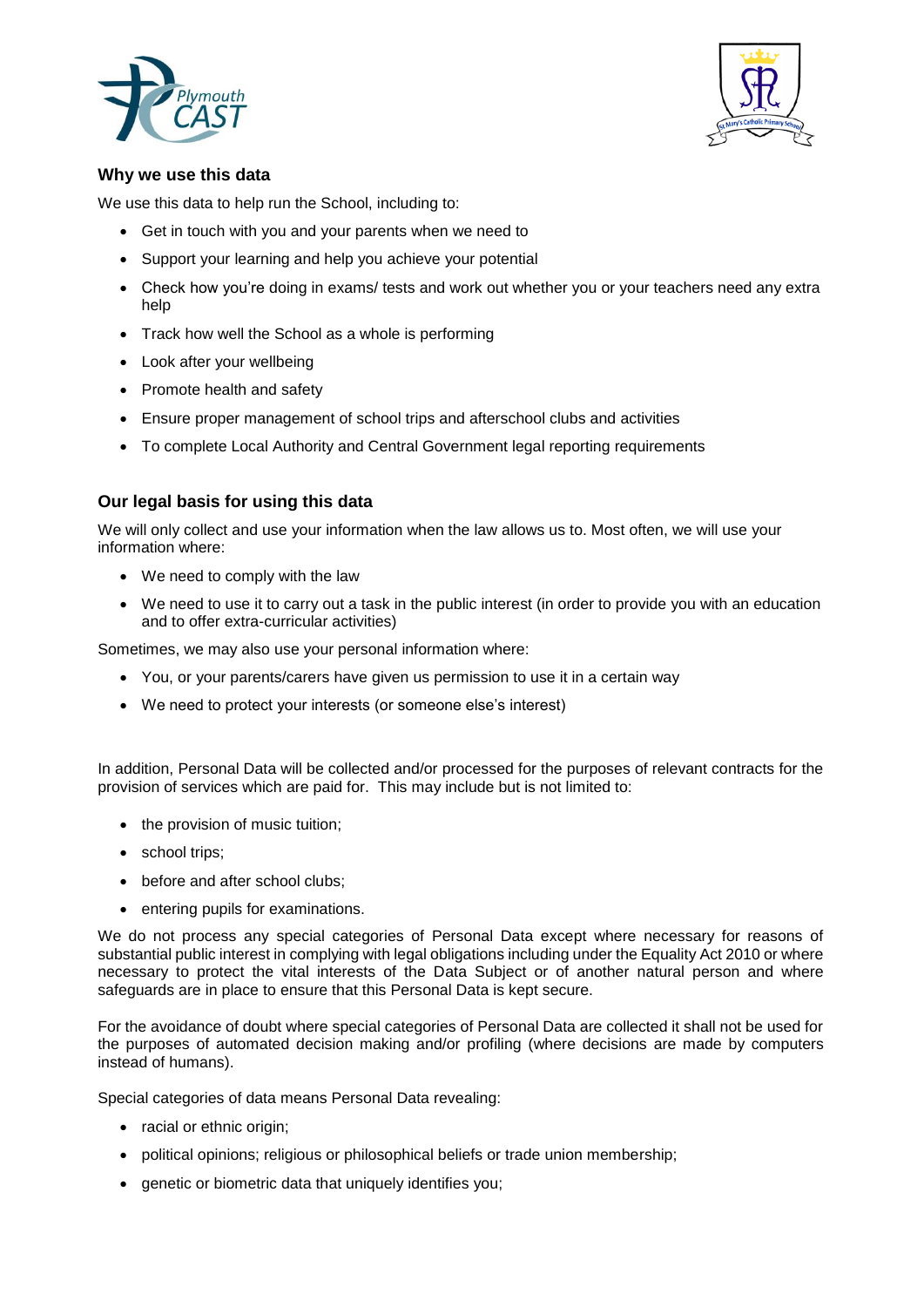



 data concerning your health, sex life or sexual orientation; or data relating to criminal convictions or offences or related security measures

Where we have got permission to use your data, you or your parents/carers may withdraw this at any time. We will make this clear when we ask for permission, and explain how to go about withdrawing consent. If consent is the only legal basis for processing and has been given then this may be revoked in which case the Personal Data will no longer be collected/processed.

Some of the reasons listed above for collecting and using your information overlap, and there may be several grounds which mean we can use your data.

# **Collecting this information**

While in most cases you, or your parents/carers, must provide the personal information we need to collect, there are some occasions when you can choose whether or not to provide the data.

We will always tell you if it's optional. If you must provide the data, we will explain what might happen if you don't.

## **How data will be processed**

Personal Data may be processed in a variety of ways; this will include but is not limited to:

- maintaining written records for educational purposes;
- medical or allergy information displays;
- identification:
- sending by e-mail;
- adding to spreadsheets, word documents or similar for the purposes of assessing Personal Data;
- for educational software use (this could be for the purposes of helping children learn, discipline, reports and other educational purposes).

## **How we store this data**

We will keep personal information about you while you are a pupil at our School. We may also keep it after you have left the School, where we are required to by law.

Paper copies of Personal Data are kept securely at the schools; for example, in secure filing cabinets.

Electronic copies of Personal Data are kept securely and information will only be processed where we are satisfied that it is reasonably secure.

All information you provide to us is stored on secure servers. Where we have given you (or where you have chosen) a password which enables you to access certain parts of our website, you are responsible for keeping this password confidential. You must not share your password with anyone.

When giving Personal Data to third parties (for example, software providers) it is possible that this Personal Data could be stored in a location outside of the European Economic Area. We will take all steps reasonably necessary to ensure that your Personal Data is treated securely and in accordance with this privacy policy. In particular, any transfer of your Personal Data made by us to a location outside of the EEA will be governed by clauses in a written contract in order to keep these secure.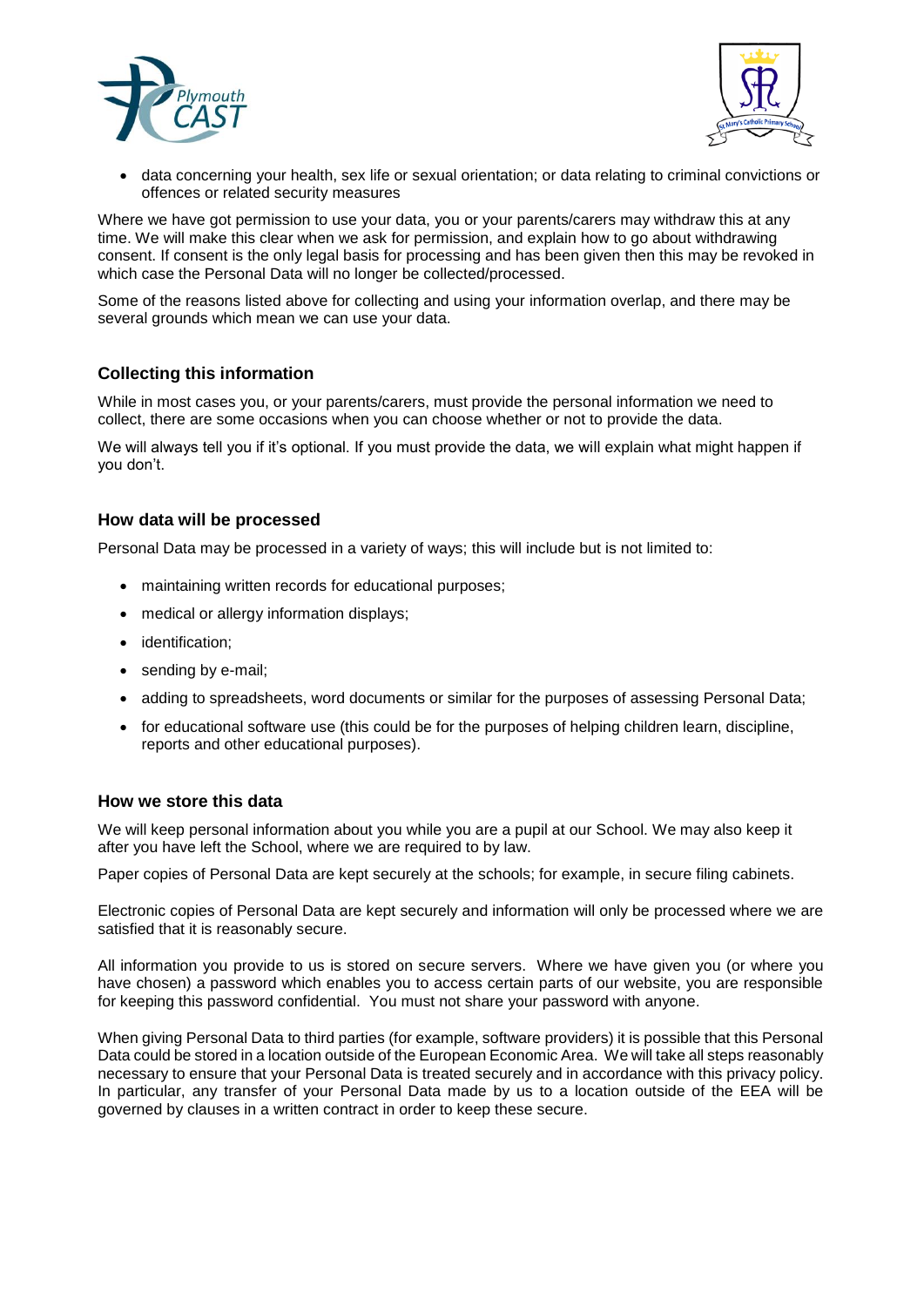



## **How long we keep data**

We will only retain Personal Data for as long as is necessary to achieve the purposes for which they were originally collected. As a general rule, your Personal Data will be kept for the entire period that you are a pupil at the School.

Some information (for example, safeguarding or in relation to special educational needs) about pupils will be kept for longer in accordance with guidance from the Information and Records Management Society. Further information on retention periods can be obtained by *contacting us.* 

Once the retention period concludes the data is securely and safely destroyed/ deleted.

## **Data sharing**

We do not share personal information about you with anyone outside the School without permission from you or your parents/carers, unless the law and our policies allow us to do so.

Where it is legally required, or necessary for another reason allowed under data protection law, we may share personal information about you with:

- Our local authority to meet our legal duties to share certain information with it, such as concerns about pupils' safety and exclusions
- The Department for Education (a government department)
- Your family and representatives
- Educators and examining bodies
- Our regulator (the organisation or "watchdog" that supervises us), Ofsted,
- Central and local government
- Our auditors
- Health authorities
- Security organisations
- Health and social welfare organisations
- Professional advisers and consultants
- Charities and voluntary organisations
- Police forces, courts, tribunals
- Professional bodies

We will also share information about you in order to perform contracts with third party suppliers:

- SIMS
- Hodder Assessment
- GL Assessment
- Tucasi Ltd (ScoPay)
- EES for Schools (Target Tracker)
- Education City
- EZ Education (Doodle Maths)
- Mangahigh
- **InVentry**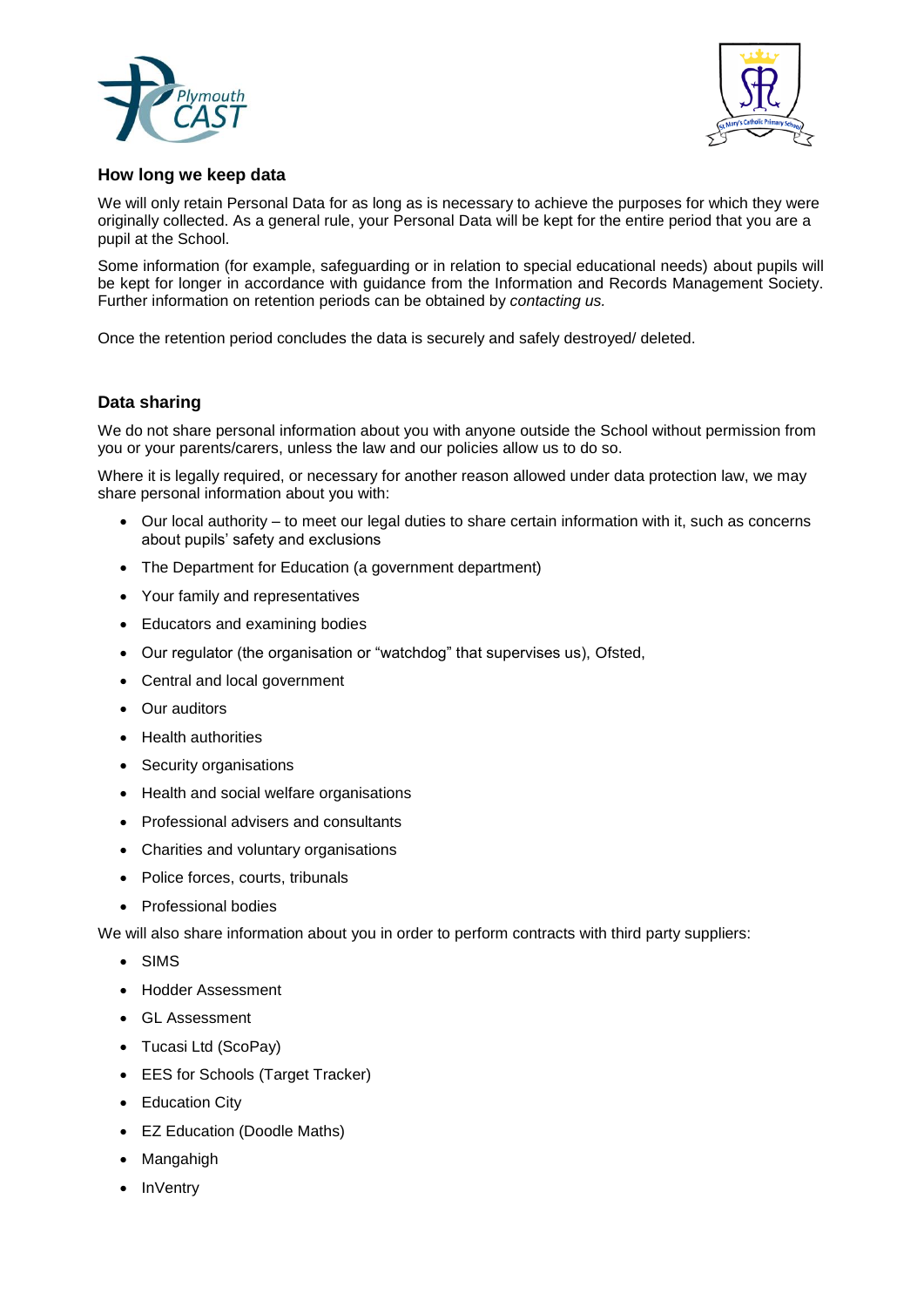



- My Concern
- Marvellous Me
- **Groupcall**
- PGL
- Sports providers
- Cool Milk
- Poole Grammar School Enterprises (hot school meals provider)
- **Tapestry**
- Fischer Family Trust

The above listed third party suppliers will process data on our behalf. Therefore, we investigate these third party suppliers to ensure their compliance with relevant data protection laws and specify their obligations in written contracts.

## **National Pupil Database**

We are required by law to provide information about you to the Department for Education (a government department) as part of data collections such as the school census.

Some of this information is then stored in the National Pupil Database, which is managed by the Department for Education and provides evidence on how schools are performing. This, in turn, supports research. The law that allows this is the Education (Information About Individual Pupils) (England) Regulations 2013.

The database is held electronically so it can easily be turned into statistics. The information it holds is collected securely from schools, local authorities, exam boards and others.

The Department for Education may share information from the database with other organisations which promote children's education or wellbeing in England. These organisations must agree to strict terms and conditions about how they will use your data.

You can find more information about this on the Department for Education's webpage on how it collects and shares research data.

You can also contact the Department for Education if you have any questions about the database.

## **Transferring data internationally**

Where we share data with an organisation that is based outside the European Economic Area, we will protect your data by following data protection law.

# **Your rights**

## **How to access personal information we hold about you**

You can find out if we hold any personal information about you, and how we use it, by making a **'subject access request'**, as long as we judge that you can properly understand your rights and what they mean.

If we do hold information about you, we will:

- Give you a description of it
- Tell you why we are holding and using it, and how long we will keep it for
- Explain where we got it from, if not from you or your parents
- Tell you who it has been, or will be, shared with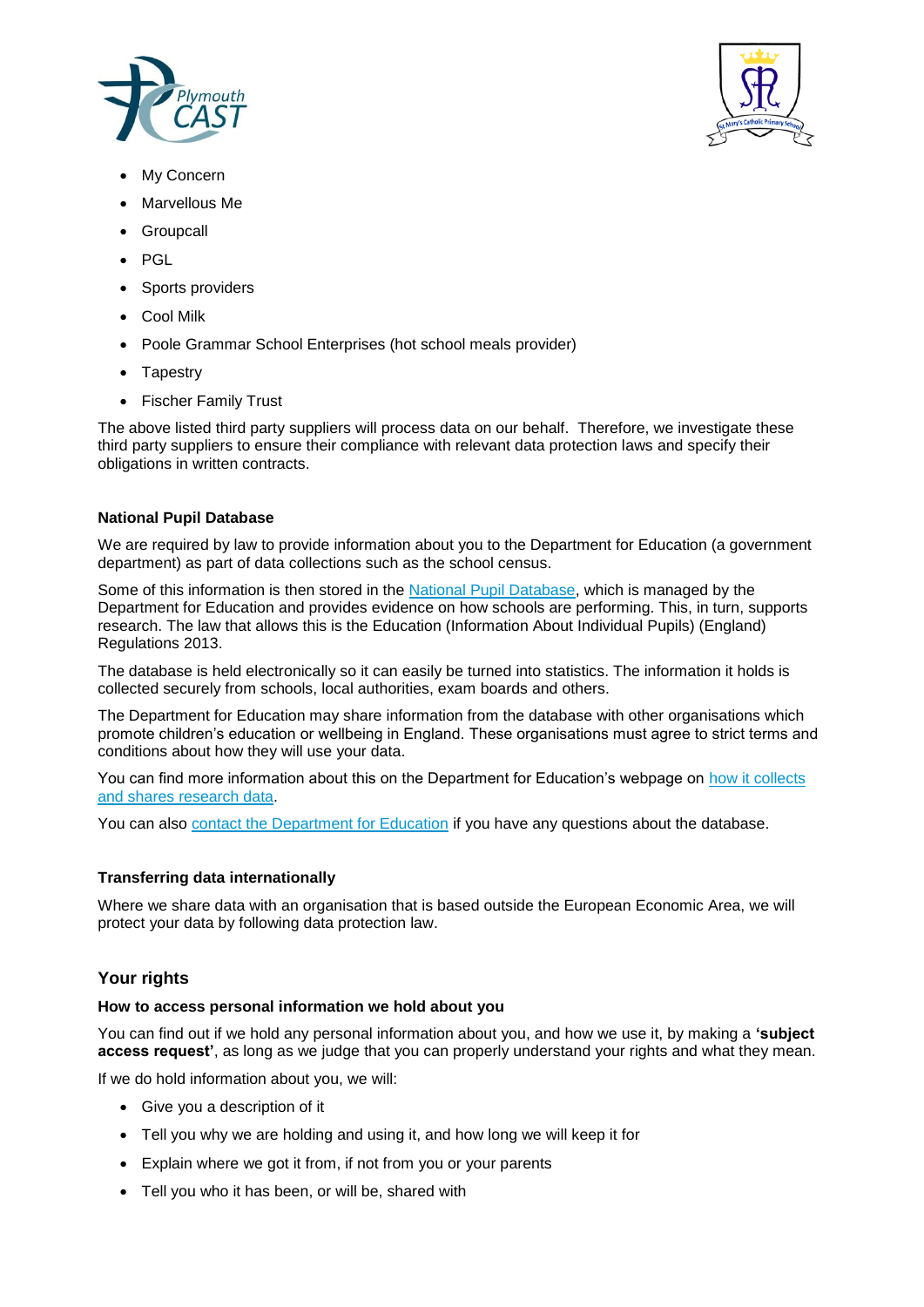



- Let you know if we are using your data to make any automated decisions (decisions being taken by a computer or machine, rather than by a person)
- Give you a copy of the information

You may also ask us to send your personal information to another organisation electronically in certain circumstances.

If you want to make a request please contact our data protection officer. We will aim to respond to that request within one month. If responding to your request will take longer than a month, or we consider that an exception applies, then we will let you know.

#### **Your other rights over your data**

You have other rights over how your Personal Data is used and kept safe, including the right to:

- Be informed about the collection and use of your Personal Data
- Access your Personal Data (please see above)
- Say that you don't want it to be used if this would cause, or is causing, harm or distress
- Stop it being used to send you marketing materials
- Say that you don't want it used to make automated decisions (decisions made by a computer or machine, rather than by a person)
- Have it corrected, deleted or destroyed if it is wrong, or restrict our use of it
- To receive your Personal Data in a format that can be transferred. We will normally supply Personal Data in the form of e-mails or other mainstream software files.

Claim compensation if the data protection rules are broken and this harms you in some way.

To exercise any of these rights, please contact our data protection officer.

## **Complaints**

We take any complaints about our collection and use of personal information very seriously.

If you think that our collection or use of personal information is unfair, misleading or inappropriate, or have any other concern about our data processing, please raise this with us in the first instance.

To make a complaint, please write to our Data Protection Officer courtesy of the Head Teacher at:

Mrs Armstrong St Mary's Catholic Primary School Devon Road Poole Dorset BH15 3QQ

Alternatively, you can make a complaint to the Information Commissioner's Office:

- Report a concern online at https://ico.org.uk/concerns/
- Call 0303 123 1113
- ICO Email: casework@ico.org.uk
- Or write to: Information Commissioner's Office, Wycliffe House, Water Lane, Wilmslow, Cheshire, SK9 5AF

Any changes we make to this notice in the future will be posted on our website and, where appropriate, notified to you by e-mail. Please check back frequently to see any updates or changes.